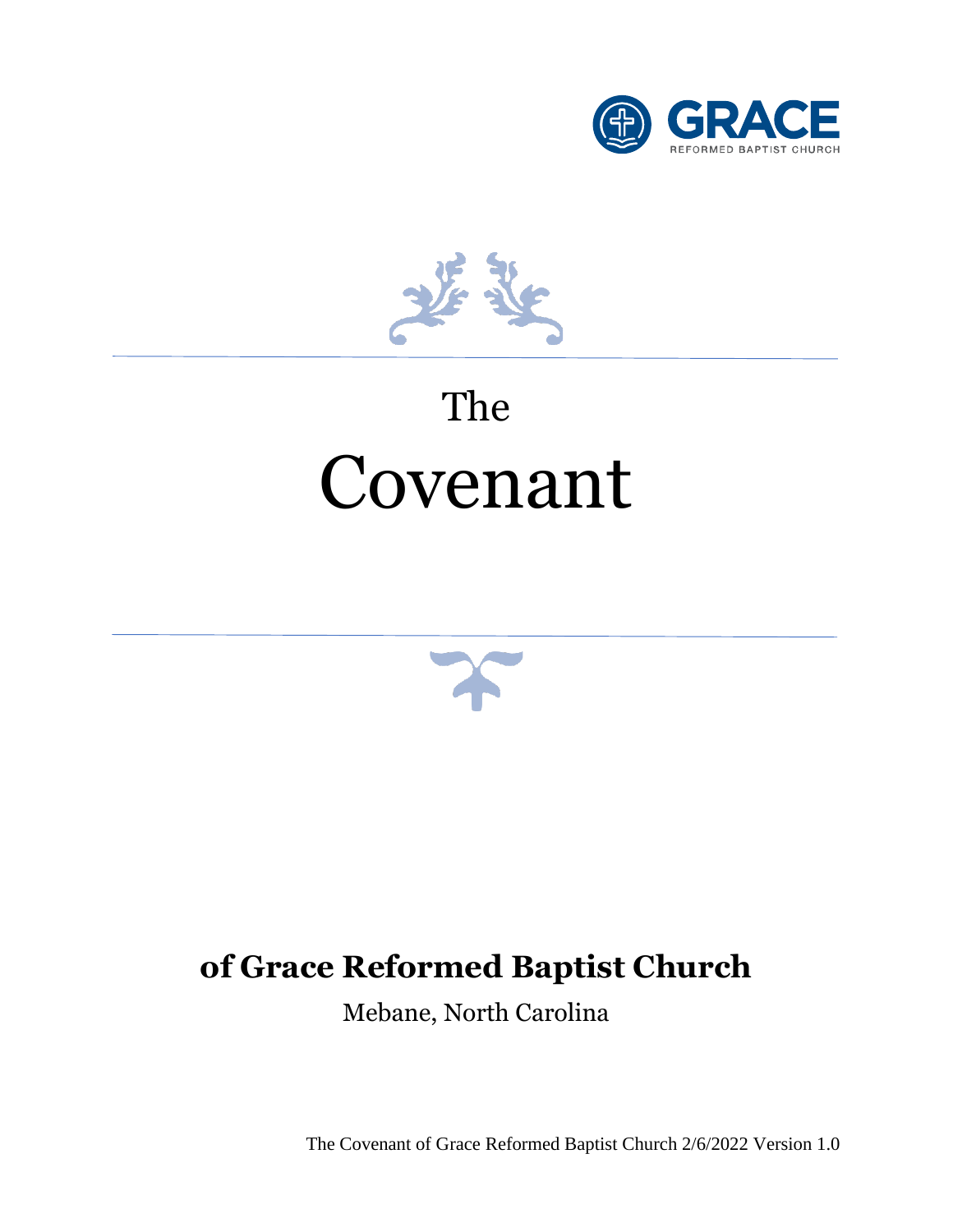## *The Covenant of* **Grace Reformed Baptist Church** Mebane, North Carolina

*Adopted in 1974 Revised and adopted in 2022*

The Covenant of Grace Reformed Baptist Church 2/6/2022 Version 1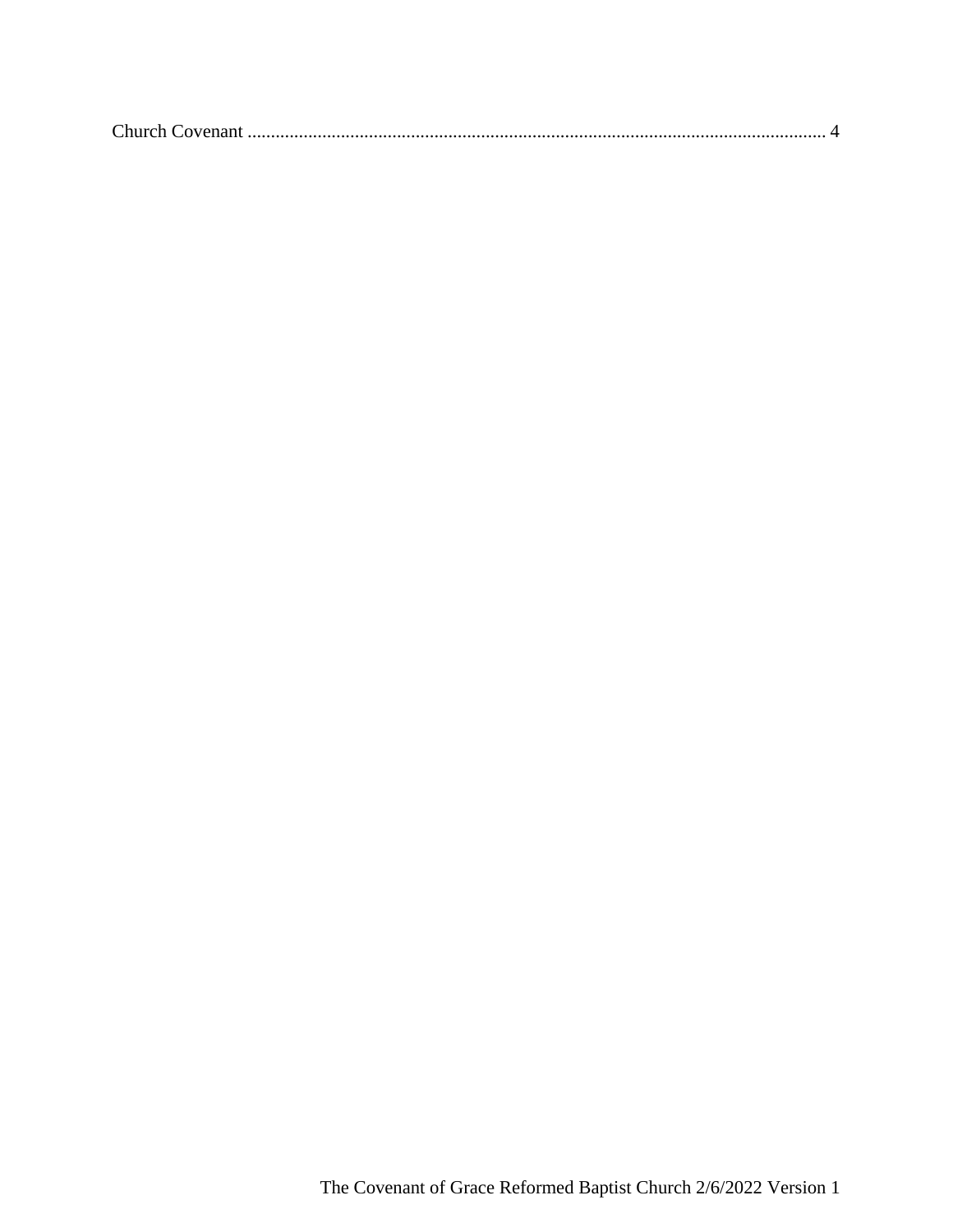## <span id="page-3-0"></span>**Church Covenant**

God, in the New Covenant, has made us members of Jesus Christ and of one another (Rom. 12:4-5). Having been brought by divine grace to repent and believe in the Lord Jesus Christ, and having been baptized in the name of the Father and of the Son and the Holy Spirit (Eph. 2:8-9; Matt. 28:19-20), we will, relying on his gracious aid, solemnly and joyfully love God, one another (1 John 3:16; 4:16; John 13:34), and the world through the gospel of Jesus Christ (John 3:16; Matt. 28:18-19; Rev. 5:9-10).

We will work and pray for the unity of the Spirit in the bond of peace (Eph. 4:4-6; John 17:11).

We will walk together in love (Eph. 5:2), strive for the good of the body (1 Thess. 5:14-22), exercise an affectionate care and watchfulness over each other, and faithfully admonish and encourage one another as occasion may require (Gal. 6:1-2; Heb. 10:24).

We will not forsake assembling ourselves together, nor forsake praying for others and ourselves (Heb. 10:25; 1 Tim. 2:8; Col. 4:2-4; 1 Tim 2:1).

We will nurture those under our care in the training and instruction of the Lord (Eph. 6:4) and, by a pure and loving example and testimony, seek the salvation of our family and friends (1 Tim. 4:12; John 1:41; Matt. 28:19).

We will rejoice with those who rejoice and weep with those who weep, bearing each other's burdens with tenderness and sympathy (Rom. 12:15; Gal. 6:2).

We will seek, by God's grace, to walk worthy of our calling to deny ungodliness and worldly lusts (Phil. 1:27; Titus 2:12), to remember that we have been buried by baptism and raised with Christ to newness of life (Rom. 6:1-4; Col. 2:12), and to seek to live to the glory of Him who has called us out of darkness into His marvelous light (1 Pet. 2:9).

We will hold fast to the faith that was once and for all delivered to the saints and revealed in the Holy Scriptures (Jude 3; 2 Thess. 2:15); and if perilous times of persecution should come (2 Tim. 3:12), as our God enables us (Jude 24-25), we will not draw back from our holy profession (1 Tim. 6:12-16) but strengthen and encourage one another to persevere (Heb. 10:23-25).

We will work together to perpetuate a faithful ministry in this church as we sustain its public worship, biblical ordinances, church discipline, and confessional doctrines (1 Tim. 3:15; 4:13). We will contribute cheerfully and regularly to the support of the ministry, the expenses of the church, the relief of the poor, and the spread of the Gospel to all nations (1 Tim. 5:17; 6:18; 1 Cor. 16:1; 2 Cor. 8:3; Phil. 4:18).

We will, when we move from this place, as soon as possible, unite with some other church where we can carry out the spirit of this covenant and the principles of God's Word (Rom. 16:3; Heb. 10:24-25).

May the grace of the Lord Jesus Christ, and the love of God, and the fellowship of the Holy Spirit be with us all (2 Cor. 13:14). Amen